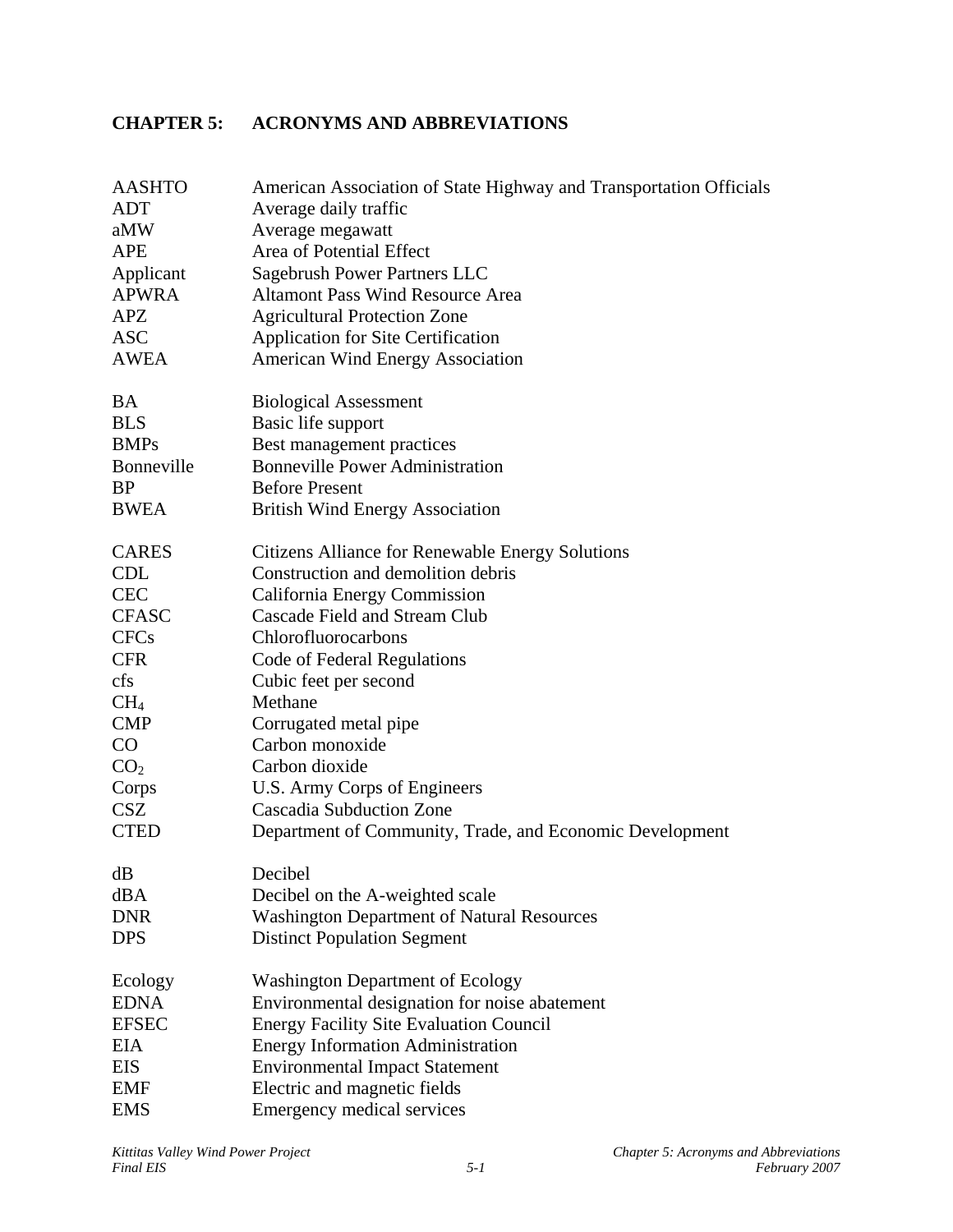| EOs               | <b>Executive Orders</b>                          |
|-------------------|--------------------------------------------------|
| <b>EPA</b>        | <b>Environmental Protection Agency</b>           |
| <b>EPC</b>        | Engineering, procurement, and construction       |
| <b>ESA</b>        | <b>Endangered Species Act</b>                    |
| <b>ESU</b>        | <b>Evolutionarily Significant Unit</b>           |
| <b>EWU</b>        | <b>Eastern Washington University</b>             |
|                   |                                                  |
| FAA               | <b>Federal Aviation Administration</b>           |
| <b>FCRTS</b>      | Federal Columbia River Transmission System       |
| <b>FERC</b>       | <b>Federal Energy Regulatory Commission</b>      |
| <b>FHWA</b>       | Federal Highway Administration                   |
| <b>FIC</b>        | <b>Facilities Impact Study</b>                   |
| ft/mi             | Feet per mile                                    |
|                   |                                                  |
| <b>GMA</b>        | Growth Management Act                            |
| gpd               | Gallons per day                                  |
|                   | Gallons per minute                               |
| gpm<br><b>GPO</b> | Goal, Policy, Objective                          |
| <b>GPS</b>        | <b>Global Positioning System</b>                 |
|                   |                                                  |
| <b>HAWT</b>       | Horizontal axis wind turbine                     |
| <b>HAZMAT</b>     | <b>Hazardous Materials Team</b>                  |
| <b>HCM</b>        | Highway Capacity Manual                          |
| <b>HCP</b>        | <b>Habitat Conservation Plan</b>                 |
| <b>HPA</b>        | Hydraulic Project Approval                       |
| <b>HRA</b>        | <b>Historical Research Associates</b>            |
|                   |                                                  |
| Hz                | Hertz                                            |
| $I-90$            | Interstate 90                                    |
| <b>IEC</b>        | <b>International Electrotechnical Commission</b> |
| <b>IPCC</b>       | Intergovernmental Panel on Climate Change        |
| <b>IRP</b>        | <b>Integrated Resource Plan</b>                  |
| <b>ITE</b>        |                                                  |
|                   | <b>Institute of Transportation Engineers</b>     |
| <b>IWC</b>        | <b>International Wind Corporation</b>            |
| <b>JARPA</b>      | Joint Aquatic Resource Permit Application        |
|                   |                                                  |
| <b>KCC</b>        | <b>Kittitas County Code</b>                      |
| kg                | Kilograms                                        |
| <b>KRD</b>        | <b>Kittitas Reclamation District</b>             |
| kV                | Kilovolt                                         |
| kV/m              | Kilovolts per meter                              |
| <b>KVWPP</b>      | Kittitas Valley Wind Power Project               |
| kW                | Kilowatt                                         |
| <b>KWh</b>        | Kilowatt-hour                                    |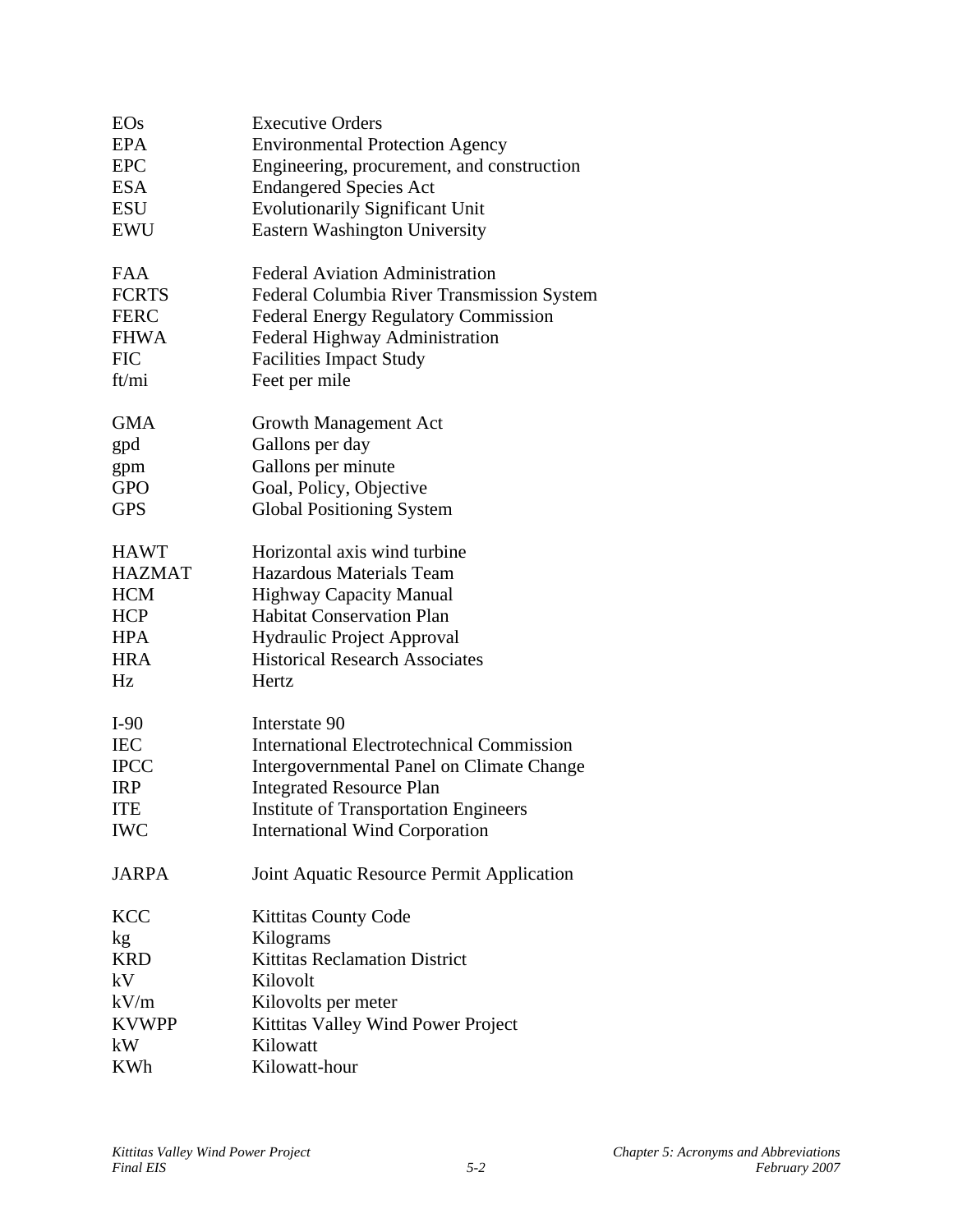| <b>LADWP</b>  | Los Angeles Department of Water and Power              |
|---------------|--------------------------------------------------------|
| $L_{eq}$      | Equivalent sound pressure level                        |
| <b>LLC</b>    | Limited liability corporation                          |
| <b>LOS</b>    | Level-of-service                                       |
| mG            | Milligauss                                             |
| <b>MM</b>     | <b>Modified Mercalli</b>                               |
| mm            | Millimeter                                             |
| <b>MORI</b>   | Market and Opinion Research International              |
| <b>MP</b>     | Milepost                                               |
| mph           | Miles per hour                                         |
| <b>MVM</b>    | Million vehicle-miles                                  |
| <b>MW</b>     | Megawatts                                              |
| <b>MWh</b>    | Megawatt hour                                          |
| $N_2O$        | Nitrous oxide                                          |
| <b>NAAQS</b>  | National Ambient Air Quality Standards                 |
| <b>NAGPRA</b> | Native American Graves Protection and Repatriation Act |
| <b>NAHB</b>   | <b>National Association of Home Builders</b>           |
| <b>NAS</b>    | National Airspace System                               |
| <b>NEC</b>    | <b>National Electric Code</b>                          |
| <b>NESC</b>   | <b>National Electrical Safety Code</b>                 |
| <b>NFPA</b>   | <b>National Fire Protection Agency</b>                 |
| <b>NHPA</b>   | <b>National Historic Preservation Act</b>              |
| <b>NOAA</b>   | National Oceanic and Atmospheric Administration        |
| <b>NOC</b>    | Notice of Construction                                 |
| <b>NOI</b>    | Notice of Intent                                       |
| $NO_{x}$      | Nitrogen oxides                                        |
| <b>NPDES</b>  | National Pollutant Discharge Elimination System        |
| <b>NREL</b>   | National Renewable Energy Laboratory                   |
| <b>NRHP</b>   | National Register of Historic Places                   |
| <b>NWCC</b>   | <b>National Wind Coordinating Committee</b>            |
| <b>NWI</b>    | National Wetland Inventory                             |
| <b>NWP</b>    | Nationwide Permit                                      |
| <b>NWPCC</b>  | Northwest Power and Conservation Council               |
| O&M           | Operations and maintenance                             |
| $O_3$         | Ozone                                                  |
| <b>OAHP</b>   | Office of Archaeology and Historic Preservation        |
| <b>OFM</b>    | <b>Office of Financial Management</b>                  |
| <b>OSHA</b>   | Occupational Safety and Health Administration          |
| <b>PGE</b>    | <b>Portland General Electric</b>                       |
| $PM_{10}$     | Particulate matter less than 10 micrometers in size    |
| $PM_{2.5}$    | Particulate matter less than 2.5 micrometers in size   |
| <b>PPA</b>    | Power purchase agreement                               |
| <b>PSD</b>    | Prevention of Significant Deterioration                |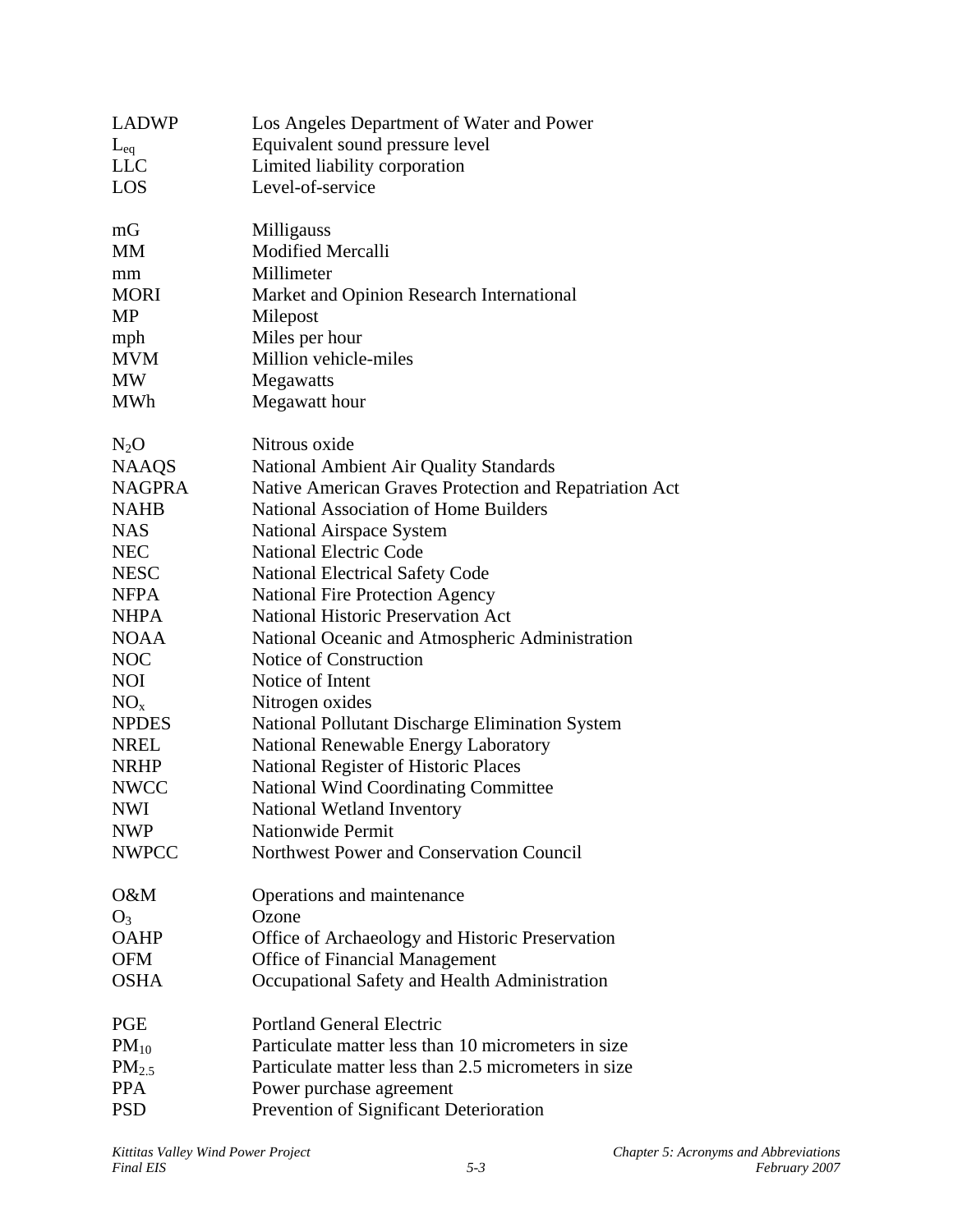| <b>PSE</b><br><b>PUD</b> | <b>Puget Sound Energy</b><br><b>Public Utility District</b> |
|--------------------------|-------------------------------------------------------------|
|                          |                                                             |
| QA/QC                    | Quality Assurance/Quality Control                           |
| <b>RCW</b>               | Revised Code of Washington                                  |
| <b>REPP</b>              | Renewable Energy Policy Project                             |
| <b>RFP</b>               | Request for proposals                                       |
| <b>ROW</b>               | Right-of-way                                                |
| <b>RPM</b>               | Rotations per minute                                        |
| <b>RSA</b>               | Rotor swept area                                            |
| <b>RTOs</b>              | <b>Regional Transmission Organizations</b>                  |
| <b>RV</b>                | Recreational vehicle                                        |
| <b>SCA</b>               | <b>Site Certification Agreement</b>                         |
| <b>SCADA</b>             | Supervisory Control and Data Acquisition                    |
| <b>SEED</b>              | Sustainable Energy for Economic Development                 |
| <b>SEPA</b>              | Washington State Environmental Policy Act                   |
| <b>SIS</b>               | <b>System Impact Study</b>                                  |
| <b>SMA</b>               | Shoreline Management Act                                    |
| <b>SMP</b>               | <b>Shoreline Master Program</b>                             |
| <b>SR</b>                | <b>State Route</b>                                          |
| <b>SWPPP</b>             | <b>Storm Water Pollution Prevention Plan</b>                |
| <b>TAC</b>               | <b>Technical Advisory Committee</b>                         |
| <b>TCP</b>               | <b>Traditional Cultural Properties</b>                      |
| <b>TMDL</b>              | Total maximum daily load                                    |
| <b>TMP</b>               | <b>Transportation Management Plan</b>                       |
| <b>UBC</b>               | <b>Uniform Building Code</b>                                |
| <b>USC</b>               | <b>United States Code</b>                                   |
| <b>USDA</b>              | U.S. Department of Agriculture                              |
| <b>USFS</b>              | U.S. Forest Service                                         |
| <b>USFWS</b>             | U.S. Fish and Wildlife Service                              |
| <b>USGS</b>              | U.S. Geological Survey                                      |
| V                        | Volts                                                       |
| V/m                      | Volts per meter                                             |
| <b>VAWT</b>              | Vertical axis wind turbine                                  |
| <b>WAAQS</b>             | Washington Ambient Air Quality Standards                    |
| <b>WAC</b>               | Washington Administrative Code                              |
| <b>WDFW</b>              | Washington Department of Fish and Wildlife                  |
| <b>WDGER</b>             | Washington Division of Geology and Earth Resources          |
| <b>WECC</b>              | <b>Western Electricity Coordinating Council</b>             |
| <b>WECO</b>              | Wind Energy in Cold Climates                                |
| WEST, Inc.               | Western EcoSystems Technology, Inc.                         |